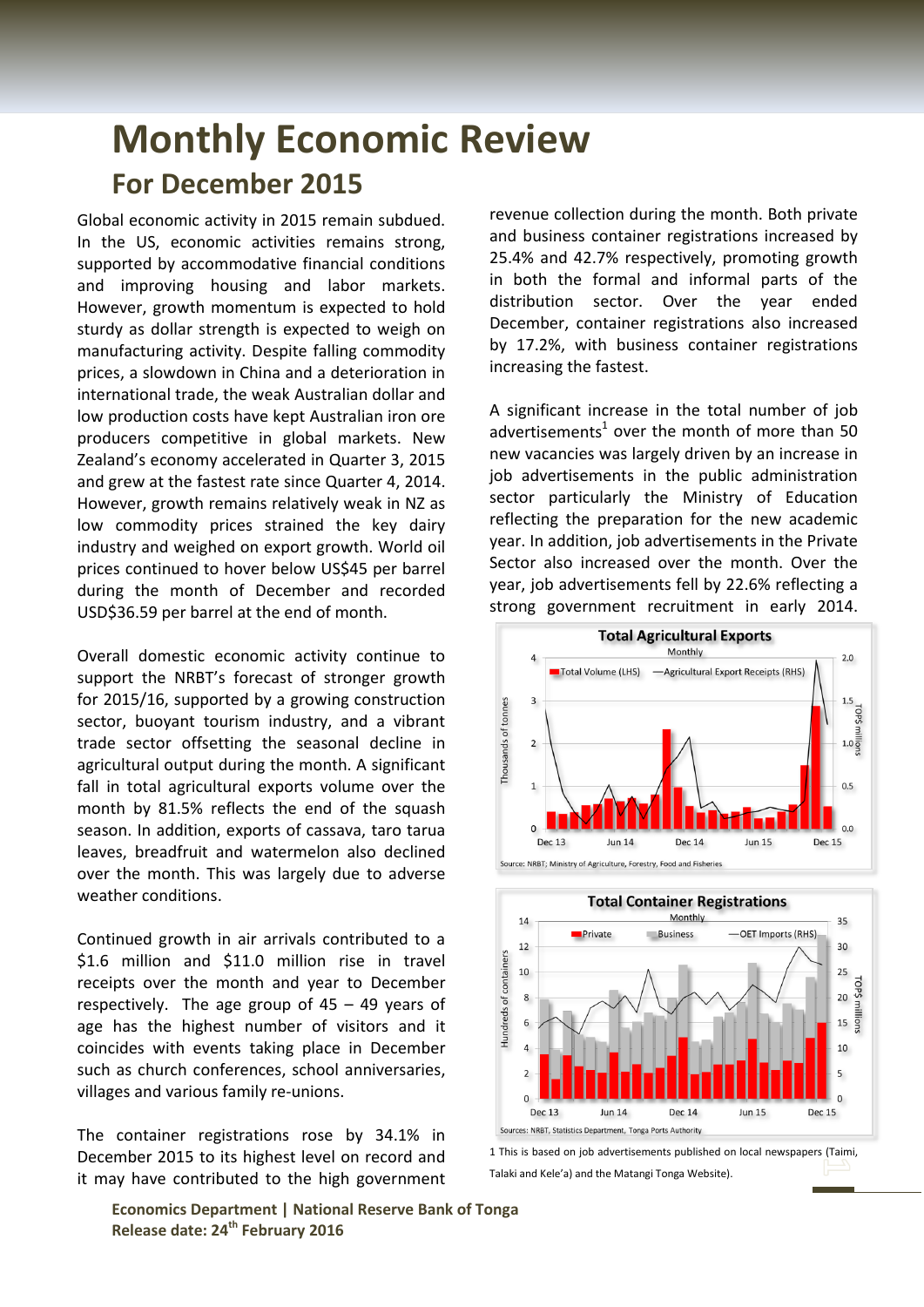Higher food prices pushed up the headline inflation over the month by 0.3%. Specifically, Domestic Food prices rose by 4.5% due to an increase in the prices of pawpaw, watermelon, dry coconut, peanuts, tomatoes, carrots, octopus, cockles (to'o) and also stringed fish (mixed). High demand for these domestic food items due to events taking place during the month could have contributed to the increase in prices. Imported prices however fell by 0.8% over the month as a result of lower prices for food items such as mutton flaps and chicken pieces while the decline in prices for petrol and diesel were reflected in the fall in Private Transportation prices.

In the year to December, headline inflation fell by 1.2%, in line with NRBT view that prices will remain subdued in 2015 and in the near term, mainly due to the slide in the price of crude oil. NRBT continues to expect that headline inflation will continue to remain low in the near term. However, risks to this forecast would be developments in world oil and food prices for both domestic and imported inflation.

The depreciation of the Tongan Pa'anga (TOP) against the New Zealand Dollar (NZD) and the Fijian Dollar (FJD) contributed to a decrease in the Nominal Effective Exchange Rate (NEER) of 1.0%, and the Real Effective Exchange Rate (REER) of 0.8%. In annual terms, both the NEER and REER declined as the TOP weakened against the USD, FJD and the AUD, maintaining Tonga's price competitiveness against that of its major trading partners.

The Total Payments in Overseas Exchange Transactions (OET) for the month of December recorded a slight increase of 1.3% to \$44.7 million. This was due to a \$2.3 million increase in current account payments driven by an increase in import payments of \$2.1 million, which were largely higher imports of wholesale and retail goods and construction materials supporting the vibrant domestic economic activities. Capital account payments, on the other hand, fell by \$1.9 million due to a fall in private capital transfers.

Total OET Receipts increased in December by 45.1% to \$59.5 million, the highest level recorded

**Economics Department | National Reserve Bank of Tonga Release date: 24th February 2016**

for 2015. Receipts from the current account rose by \$10.2 million, followed by the financial account







with \$6.0 million and the capital account by \$2.3 million. The higher financial account receipts were mainly due to increasing funds transfers by resident businesses and non-profit organisations from their deposits in non-resident banks during the month.

The balance of OET for the month of December recorded a surplus of \$8.8 million, \$5.7 million higher than that in the previous month, contributing to the higher level of foreign reserves. Gross foreign reserves has consistently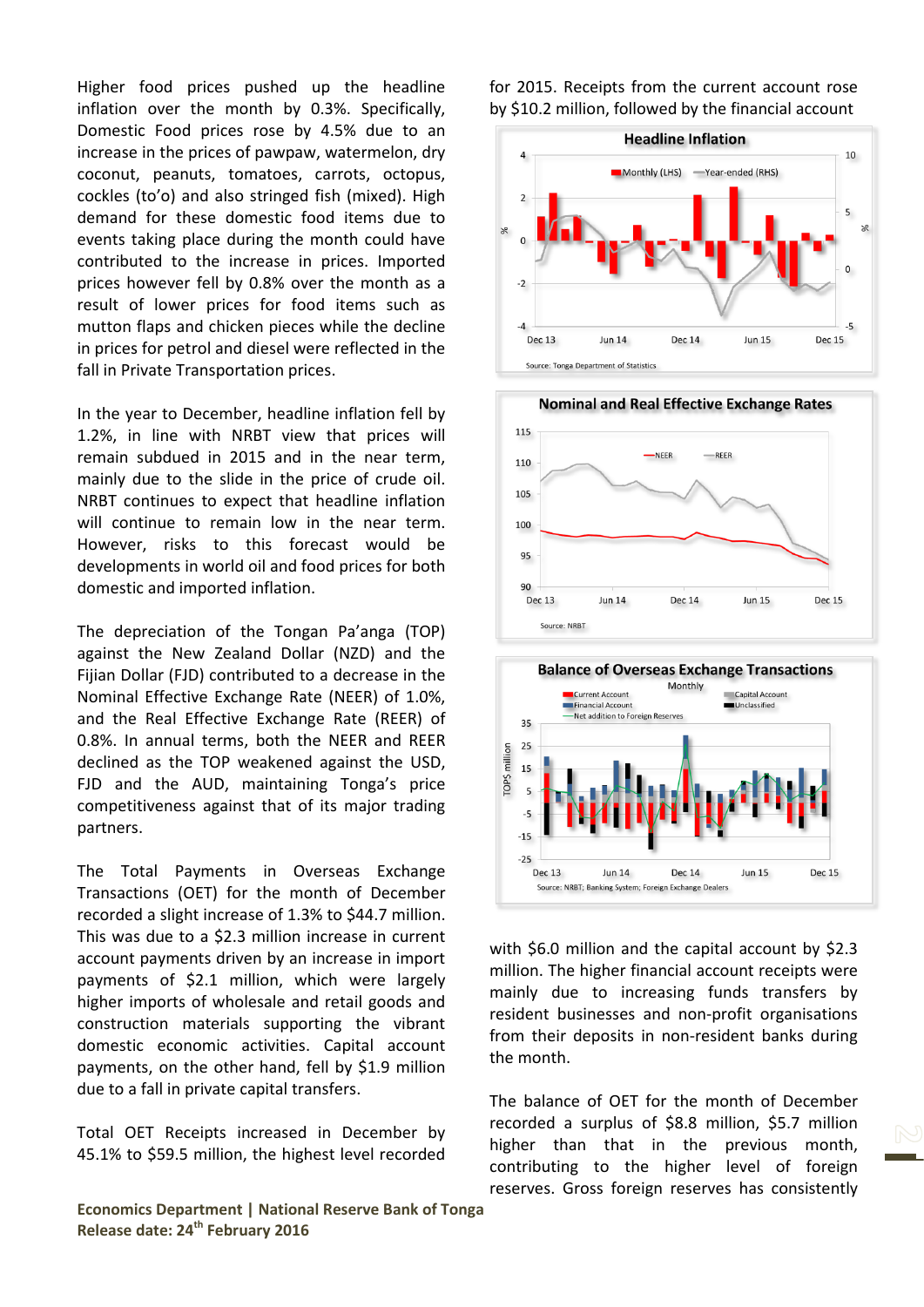remained above the \$300 million mark in the past 5 months, reaching another new record high of \$327.8 million at the end of December. This is equivalent to 9.6 months of import cover, well above the NRBT's minimum range of 3-4 months.

Broad money increased to a new record high of \$450.2 million in December. This was driven by a 7.3% increase in net foreign assets and 0.2% rise in net domestic assets. The growth in net foreign assets resulted from a rise in foreign reserves whilst an increase in lending drove the higher net domestic assets. However, banking system liquidity fell slightly over the month by 1.0% to \$169.4 million, reflecting increases in banks withdrawing their deposits with NRBT to facilitate spending during festive season. This coincides with a rise in currency in circulation over the month.

Total bank lending slightly rose over the month by 0.5% to \$325.4 million. Household loans drove the increase whilst business and other loans fell by 1.3% and 2.5% respectively. The settlement of business loans suggests buoyant business conditions enhancing businesses' repayment capability and coincides with the higher government revenue collection, indicating stronger domestic economic activity. The increase in household loans, however, were underpinned by continued growth in housing loans and coincides with the continued lower housing lending interest rates. Including loans extended by non-banks, total lending increased by 0.4%, underpinned by growth in household loans.

Weighted average interest rate spread widened over the month from 5.89% in November to 5.92% in December 2015. This resulted from a 2.5 basis points fall in weighted average deposit rate to 2.15% which outweighed a 0.2 basis points decline in the weighted average lending rate to 8.07%. Increased competition amongst banks has driven the lower weighted average lending rate underpinned mainly by declines in businesses and other personal lending rates whilst the increase in deposits caused the decline in weighted average deposit rate.

Net credit to government fell by 2.9% due to a 2.2% rise in government deposits reflected a

**Economics Department | National Reserve Bank of Tonga Release date: 24th February 2016**

strong fiscal position at the end of December. This







reflects higher government revenue collection during the month, including the receipt of dividends from Tonga Airports Ltd of \$1.3 million and Tonga Asset Managers and Associates Ltd of \$0.05 million. This also coincides with the record number of container registrations in December, which is in line with the festive events during the month. In year ended terms, net credit to government rose by 13.3% driven by a 10.1% decline in government deposits due to delays in receiving funds from donor partners.

Domestic economic activities remained broadly positive during the month of December. Tonga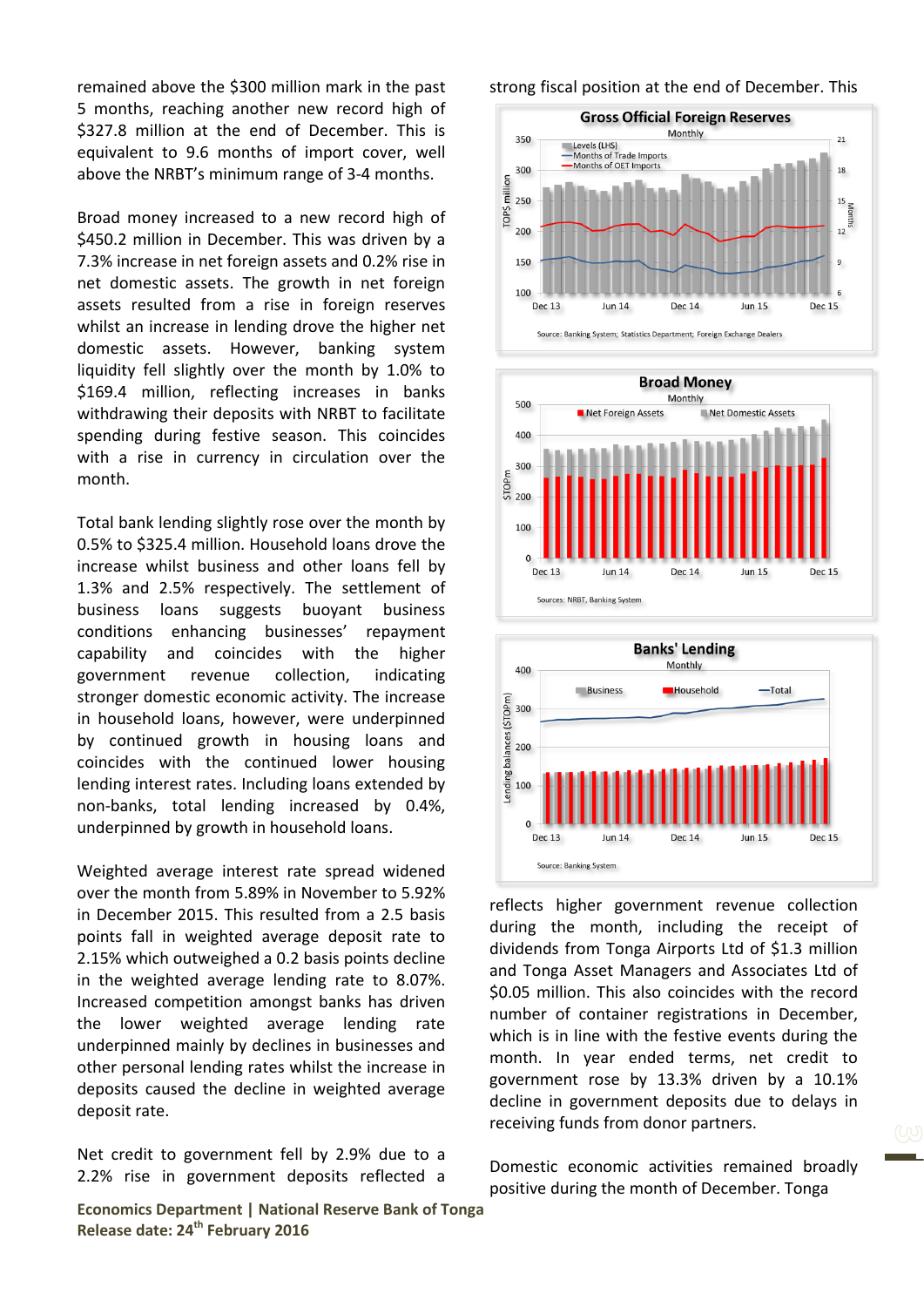continue to benefit from global developments. Inflation remains relatively low largely supported by the low global oil prices. Monetary conditions improved as total credit and deposits continued to grow, and narrow weighted average interest rate spreads remains. Tonga's financial system remains sound as the banking system continued to be profitable with strong liquidity and capital position being maintained. Consistent with the high banking system liquidity, broad money increased to its highest level and foreign reserves remained well above the minimum range. Given the above developments, the current monetary policy stance remain appropriate in the near term.

The NRBT will continue to promote prudent lending, closely monitor credit growth and be mindful of the impact of a continued deflation. The NRBT will closely monitor the country's economic developments and financial conditions to maintain internal and external monetary stability, promote financial stability and a sound and efficient financial system to support macroeconomic stability and economic growth.